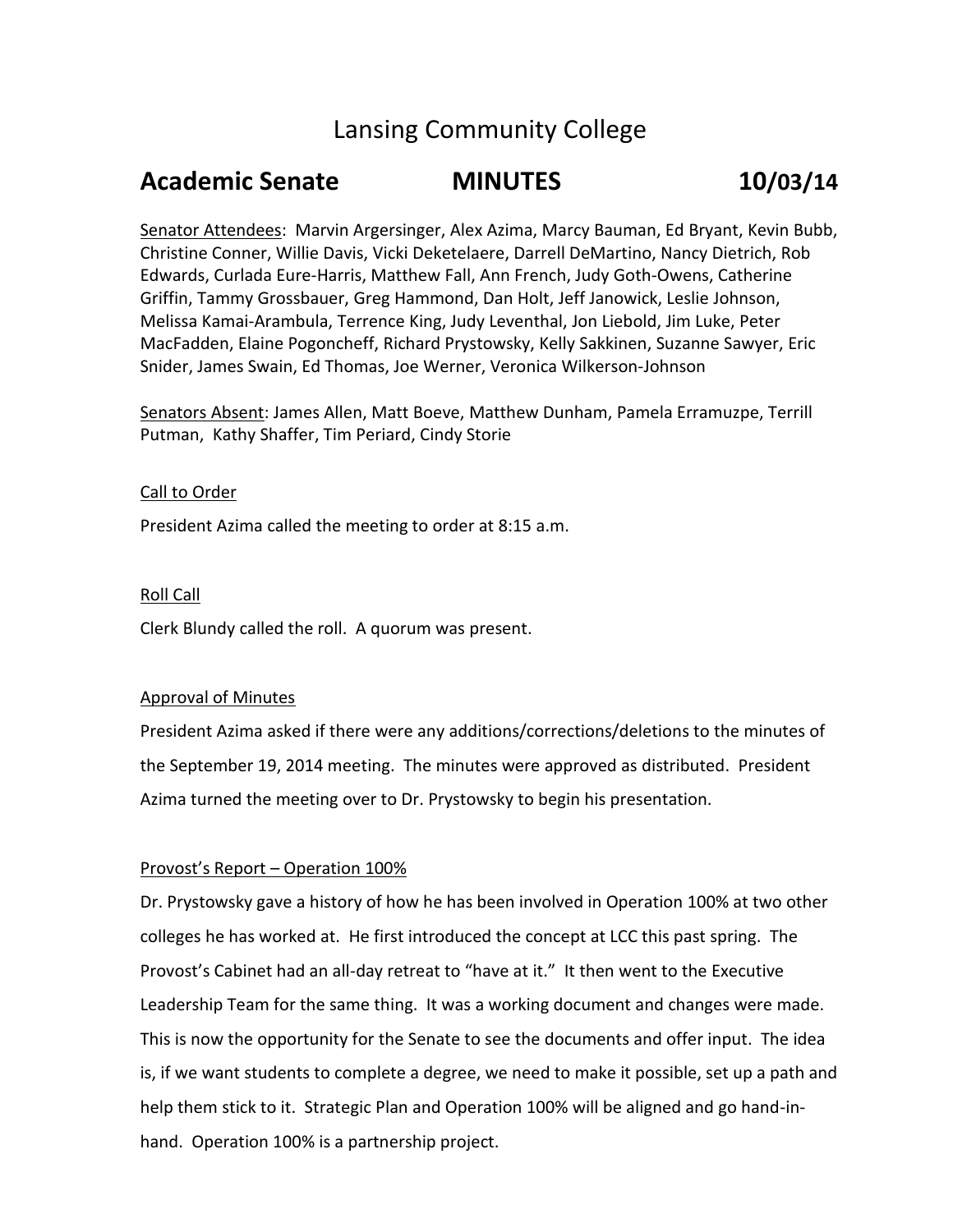Dr. Prystowsky talked about the health of LCC. He will be asking Ann Kroneman, Elaine Pogoncheff and Terrence King to meet with him to talk about this and how we can continue helping LCC be and remain a healthy place. He referenced several consultants/authors/ philosophers: A quote from Thich Nhat Hanh: "When we realize our nature of inter-being, we will stop blaming and killing because we know that we inter-are"; the work of Riane Eisler; the book The Advantage, by Patrick Lencioni; the book Flawless Execution, by James D. Murphy - the Operation 100% Steering Committee and Provost's Cabinet will be reading this last book.

Dr. Prystowsky reviewed the PowerPoint slides regarding the key components of the plan, including multi-year goals following implementation, the driving question, and key institutional commitments LCC is committed to. (All documents are available in an Operation 100% folder in the [Academic Senate public workspace.](file://fleetwood/lcc-all-public/Exec-Public/Provost-Office-Public/Academic-Senate-Public/Documents/Operation%20100%25%20Documents))

There will be an intensive student intake process. We will identify, before early alert, before the student steps into the classroom, risks a student may be facing. The application form will be revised that will help identify risk factors.

There was conversation about how we can possibly achieve 100% success. How do we define success? Dr. Prystowsky noted that there will be bumps down the Operation 100% road but asked that we be sure that we are on the right road.

A new position, Executive Director for Enrollment Management and Program Innovation, has been filled. This position will put together the 2 pieces – enrollment management and program innovation. Our intensive intake process will help students identify programs they may be most successful in.

A question was asked – how do we get students engaged in Operation 100%? They have an active job to participate and do their part.